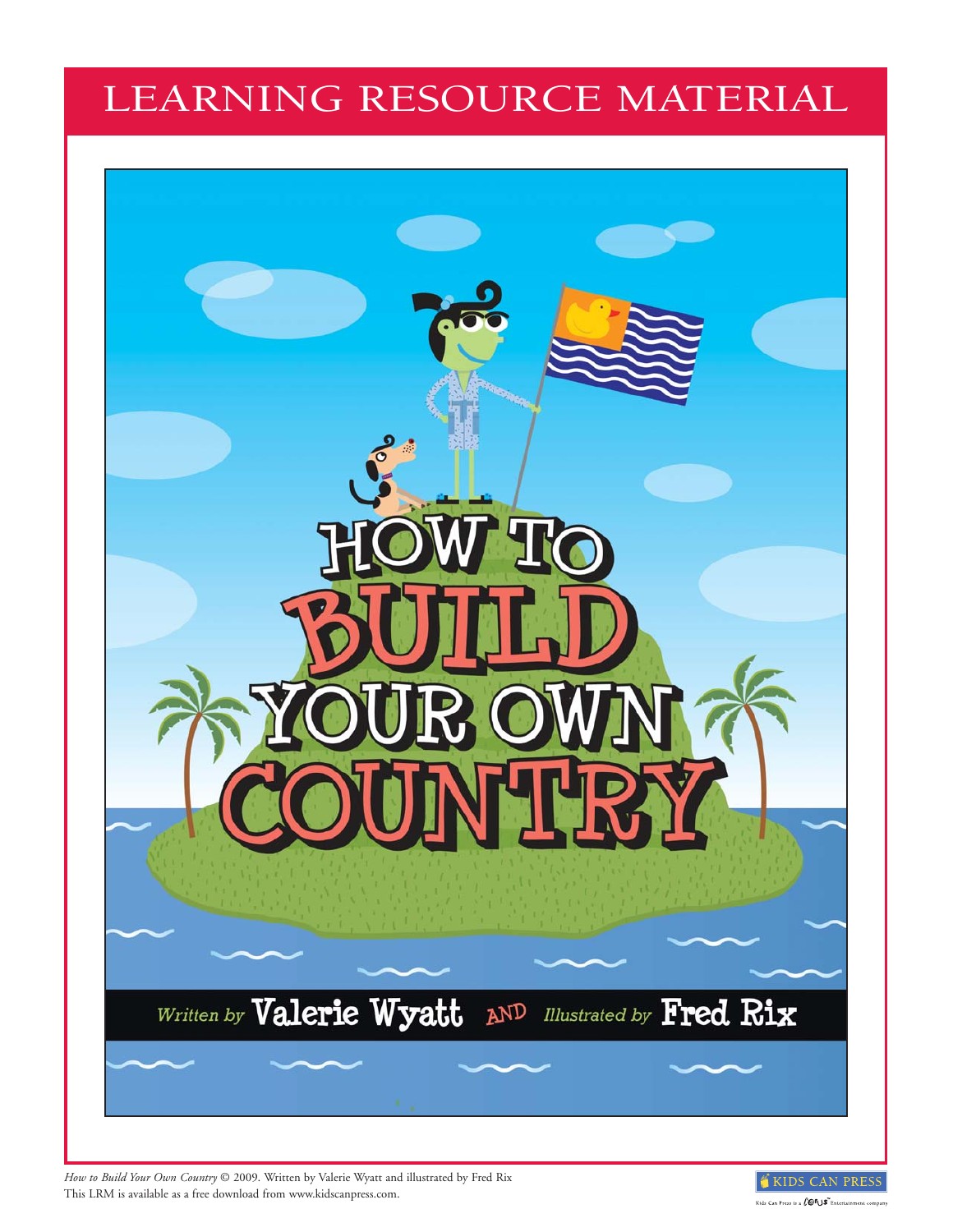# **About How to Build How to Build Your Own Country Your Own Country**

*How to Build Your Own Country* is based on a simple premise: given the choice, how would kids run their own country? This humorous book on civics breaks down the task into three simple steps: staking out an identity, running the country and meeting the neighbors. It covers all the big questions, from choosing a name to choosing representatives in a democracy. Most importantly, *How to Build Your Own Country* inspires youth to get politically engaged and encourages them to think like global citizens.



# **About the Author**

Valerie Wyatt is an award-winning editor and writer. She is the author of thirteen nonfiction children's books, including *Who Discovered America?* and *The Science Book for Girls*. In 2004, she received the Tom Fairley Award for Editorial Excellence. Valerie lives in Victoria, British Columbia, with her husband, Larry, and her dog, MacPherson.

# **About the Illustrator**

Fred Rix illustrates from her home in FredRixstan, where the only other citizens are her husband, two whippets and four parakeets. Fred Rix's illustrations have appeared in the *New York Times*, *InformationWeek* and *Scientific American*.



## **Turn Your Classroom into a Micronation**

*How to Build Your Own Country* is a civics lesson that is also a step-by-step guide for nation building. It can be used as a manual to help children turn their classroom into a micronation — an imaginary country. The following activities are recommended for use in primary school classrooms, grades 4–8. They can be used on their own or they can be used together in a cross-curricular micronation simulation.

Note: In the following activities, "country" refers to the students' real country — Canada, the U.S. and so on. "Micronation" refers to their imaginary country.



*How to Build Your Own Country* © 2009. Written by Valerie Wyatt and illustrated by Fred Rix This LRM is available as a free download from www.kidscanpress.com.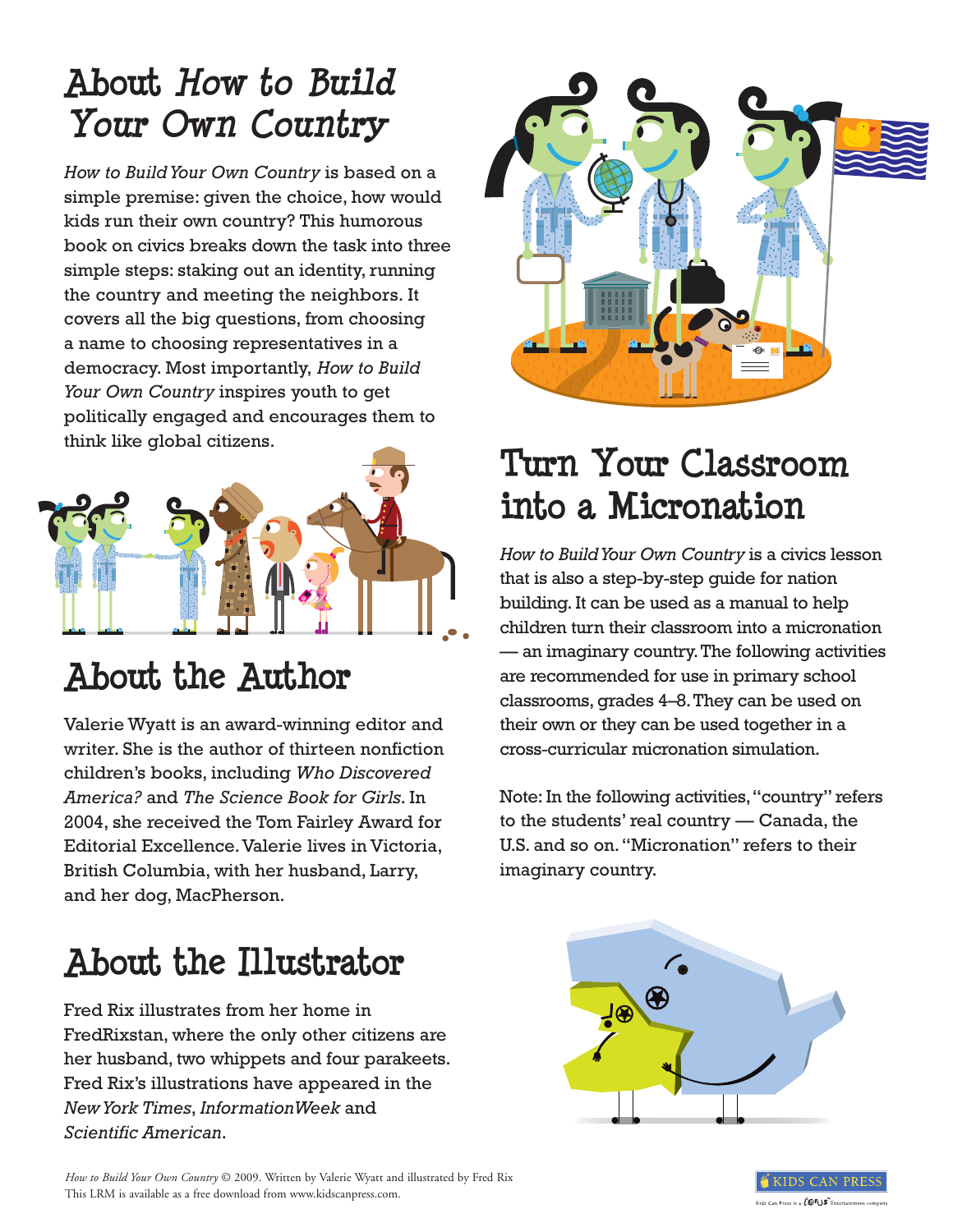## **Choose a Name (pages 8–9)**

Ask your class to research the origins of other countries' names. Have them explore the origin of their own country's name. Then ask the students to brainstorm a name for their classroom micronation. Have students think about what they want the name to say about their micronation.

## **Design an Emblem and Motto (pages 11 and 13)**

Bathmatia's emblem is a rubber duck and its motto is "Free and Glorious Lint." Those both make sense for a country that's the size of a bathmat. Ask students to choose an emblem that best represents their classroom micronation. Many countries have a motto that consists of just three words. Have students come up with three words that sum up their hopes for their micronation.

## **Design a Passport (page 11)**

Have each student fold an  $8\frac{1}{2} \times 11$  sheet of paper three times to get eight pages, then staple the spine and cut the folded edges into pages. On the front cover, have them draw their micronation's emblem and write its name. On the first two pages, they should include some of the components of a real passport,

such as name, sex, nationality,

birth date. They might draw a self-portrait in lieu of attaching a photograph. Stamp the passports when students meet a goal you have set. Discuss why the citizens of some countries must carry passports or identity papers at all times. Discuss why passports are sometimes stolen. What value do they have to thieves?



## **Write a National Anthem (page 14)**

Analyze the words of your country's national anthem. What do they mean? Have a contest in which students complete the fill-in-the-blanks micronation anthem on page 14 of *How to Build Your Own Country*. Stage an American Idol–style contest for the best rendition of the new anthem.

## **Design a Flag (page 12)**



Give each student an  $8\frac{1}{2}$  x 11 sheet of paper, and assign him or

her a country. Their job is to draw the flag of that country and present it to the class, explaining the various elements in the flag. Hang the flags around the classroom. Then have students work in groups to design a flag for their micronation. After they have presented their work, ask the class to vote for the flag that they feel best represents their micronation.

#### **Choose a Form of Government (pages 16–17)**

*How to Build Your Own Country* outlines five main forms of government, including dictatorships. Ask your students how they will choose one for their classroom micronation. Discuss the options — does one person or a small group get to decide on a form of government? Or does everyone have a say? Which seems fairest?